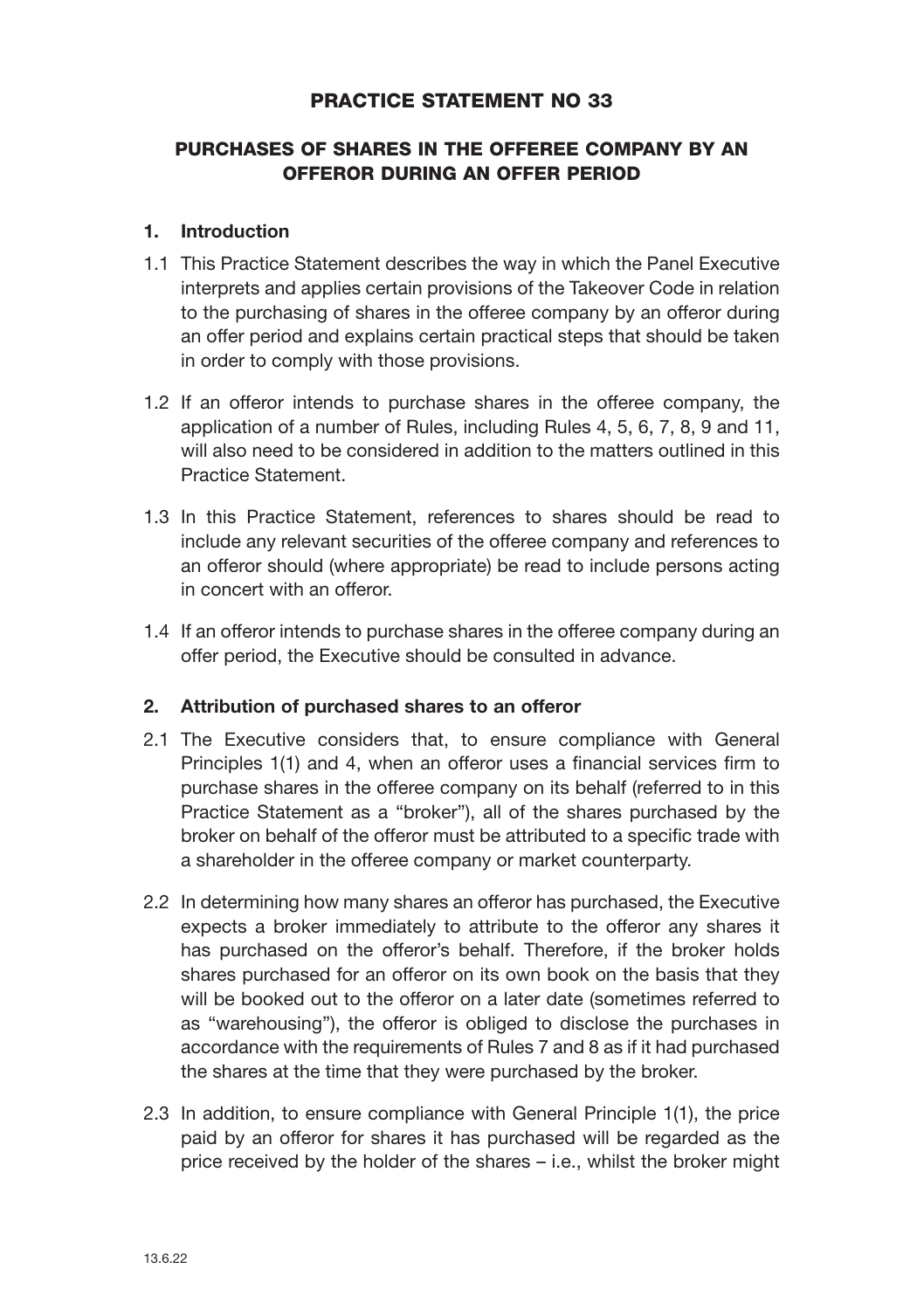contractually give an offeror an "average price" in respect of the shares it purchases on its behalf, for the purposes of Rules 6, 8, 9 and 11 the offeror will be treated as having purchased the shares at the underlying prices paid by the broker.

## 3. Prohibition on purchasing shares from an exempt principal trader connected with the offeror

- 3.1 Under presumption (7) of the definition of "acting in concert", a connected adviser is presumed to be acting in concert with its client in respect of the interests in shares of that connected adviser and persons controlling, controlled by or under the same control as that connected adviser. As a result, a principal trader in the same group as a connected adviser to an offeror will normally be presumed to be acting in concert with that offeror. However, where a connected principal trader has satisfied the Executive that it is independent of the corporate finance and/or corporate broking operations of its group, and has been granted exempt status, the presumption of concertedness between the offeror and the connected principal trader will not apply. Connected exempt principal traders are, however, required to comply with, among other things, Rule 38.
- 3.2 Rule 38.2 provides that, during the offer period, an offeror must not deal, as principal, with an exempt principal trader connected with the offeror in the shares of the offeree company. Dealings through an anonymous order book system are, however, permitted provided that neither party to the transaction is aware of the identity of the other party. This prohibition eliminates the risk of the principle of equivalent treatment of shareholders being breached by an exempt principal trader connected with the offeror purchasing shares in the offeree company above the offer price and knowingly selling those shares to the offeror at the offer price, or at a lower price, with losses being compensated elsewhere.
- 3.3 Where more than one exempt principal trader is connected with an offeror, Rule 38.2 will apply to all such exempt principal traders and not only to the exempt principal trader which is a member of the same group as the broker appointed to undertake the purchase of shares. Rule 38.2 does not, however, restrict an offeror from purchasing shares in the offeree company from an exempt principal trader connected with the offeree company or with a competing offeror.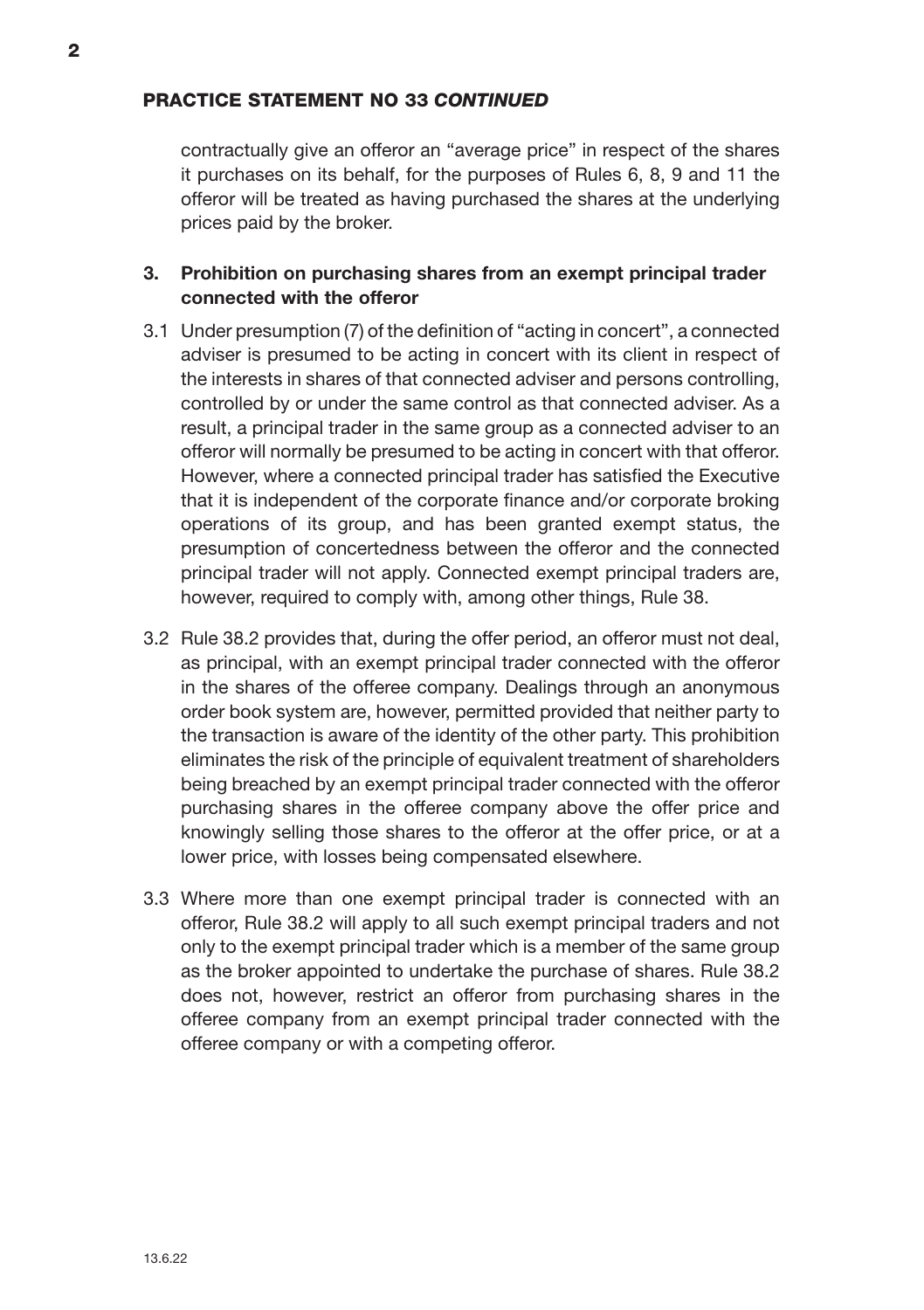#### 4. Considerations when purchasing shares in the offeree company

#### *(a) Methods for identifying potential sellers*

- 4.1 Provided it is not aware that the seller is an exempt principal trader connected with the offeror, an offeror or its broker may use a range of market practices to identify potential sellers and/or purchase shares. For example:
	- (a) the offeror may contact individual shareholders in the offeree company directly (see section 5(d) in relation to retail shareholders);
	- (b) the offeror may announce publicly that it is seeking to purchase shares and that any person interested in selling shares to the offeror should contact its broker ("standing in the market");
	- (c) a broker may post an "indication of interest" in purchasing shares in the offeree company in a trading system;
	- (d) a broker may purchase shares from a shareholder that contacts the broker by way of a "reverse enquiry"; and
	- (e) if the broker has a retail service provider ("RSP"), it may purchase shares for the offeror through its RSP provided it is satisfied that it can identify the retail stockbroker that is selling the shares.

## *(b) Purchasing shares in the offeree company through matched principal transactions*

- 4.2 The Executive may be prepared to grant a limited derogation from the provisions of Rule 38.2 where it is proposed that an exempt principal trader connected with an offeror will purchase shares in the offeree company on a "matched principal" basis, as described below.
- 4.3 A connected exempt principal trader will be considered by the Executive to be acting on a matched principal basis if:
	- (a) the sale of shares to the offeror is undertaken at the same price as the price at which the shares were purchased by the connected exempt principal trader (and without netting off any sales commission); and
	- (b) the purchases of shares in the offeree company by the connected exempt principal trader and their subsequent sale to the offeror are undertaken and booked simultaneously.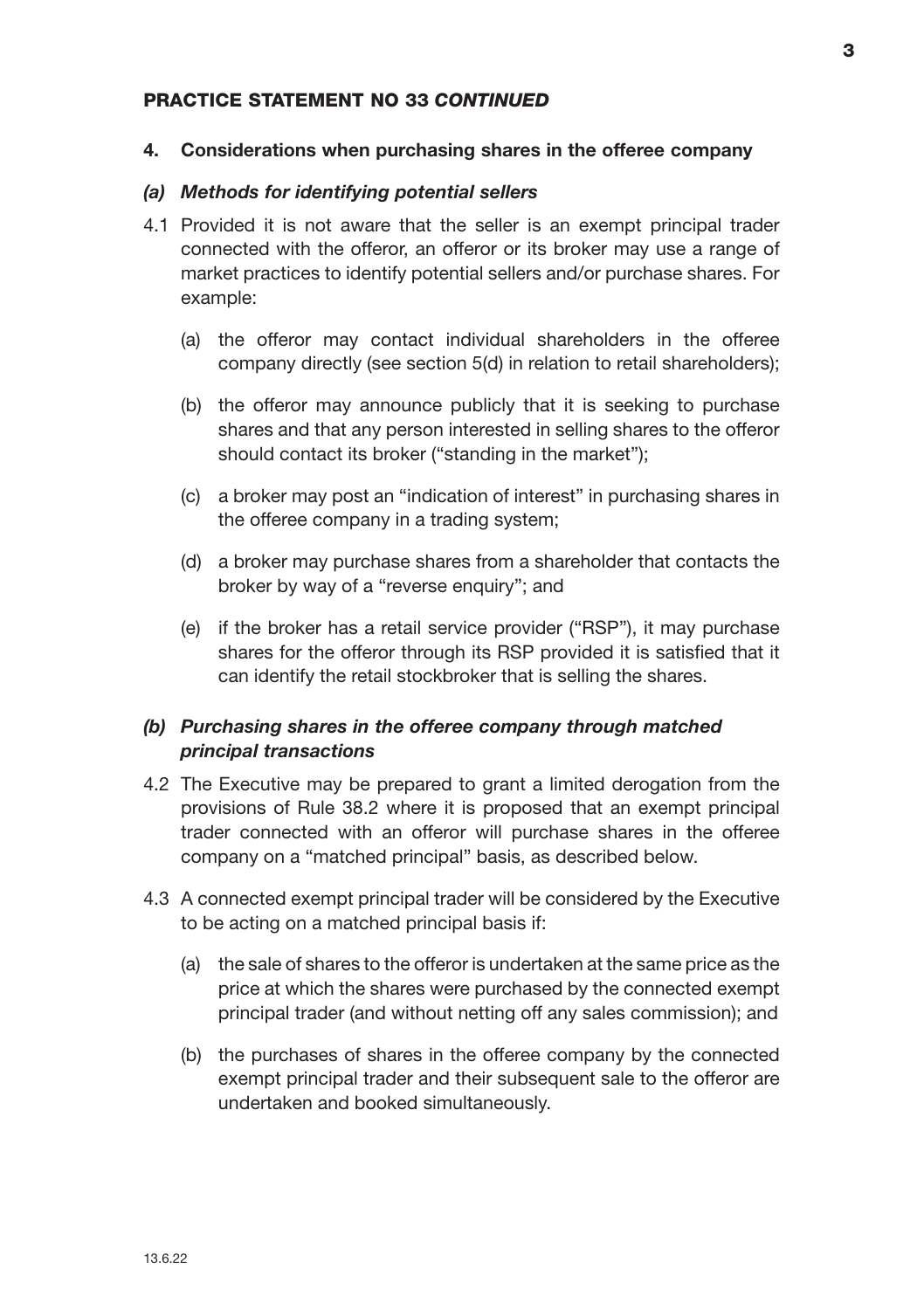4.4 An application by a broker to purchase shares in the offeree company on behalf of an offeror through a connected exempt principal trader trading on a matched principal basis must be made to the Executive in good time before the proposed purchase is to take place.

# *(c) Agreeing to purchase shares in the offeree company from the holder of a derivative contract*

4.5 An offeror may enter into discussions with a person who holds an interest in the shares of the offeree company through one or more derivatives – such as a contract for differences (a "CFD") or a total return swap (a "TRS") – in order to seek to purchase shares that are held as a hedge to the derivative(s). Care should be taken to ensure that any shares in the offeree company that may be purchased as a result of such discussions are not held on the desk of an exempt principal trader connected with the offeror.

## 5. Other issues

## *(a) "All or none" orders*

5.1 The Executive has previously been consulted about the possibility of an offeror placing an order that is only capable of being executed if the full order is filled (sometimes called an "all or none" or "fill or kill" order). Such an order cannot be executed by means of an offeror, or a broker on its behalf, publicly acknowledging that it is seeking to purchase shares at above the offer price, or at a price that would give rise to an obligation to make an announcement under Rule 7.1, because that would entail the offeror indicating to the market that it might improve its offer without committing itself to do so, contrary to Rule 19.3. If it is proposed to approach a number of shareholders confidentially with the intention of reaching an agreement with them at the same time so that a minimum number of shares is purchased, the Executive should be consulted.

# *(b) Using an intermediary that is not also a financial adviser to the offeror*

5.2 If a broker is appointed by an offeror solely for the purpose of purchasing shares in the offeree company on behalf of the offeror, the broker will normally be regarded as a connected adviser to, or otherwise acting in concert with, the offeror.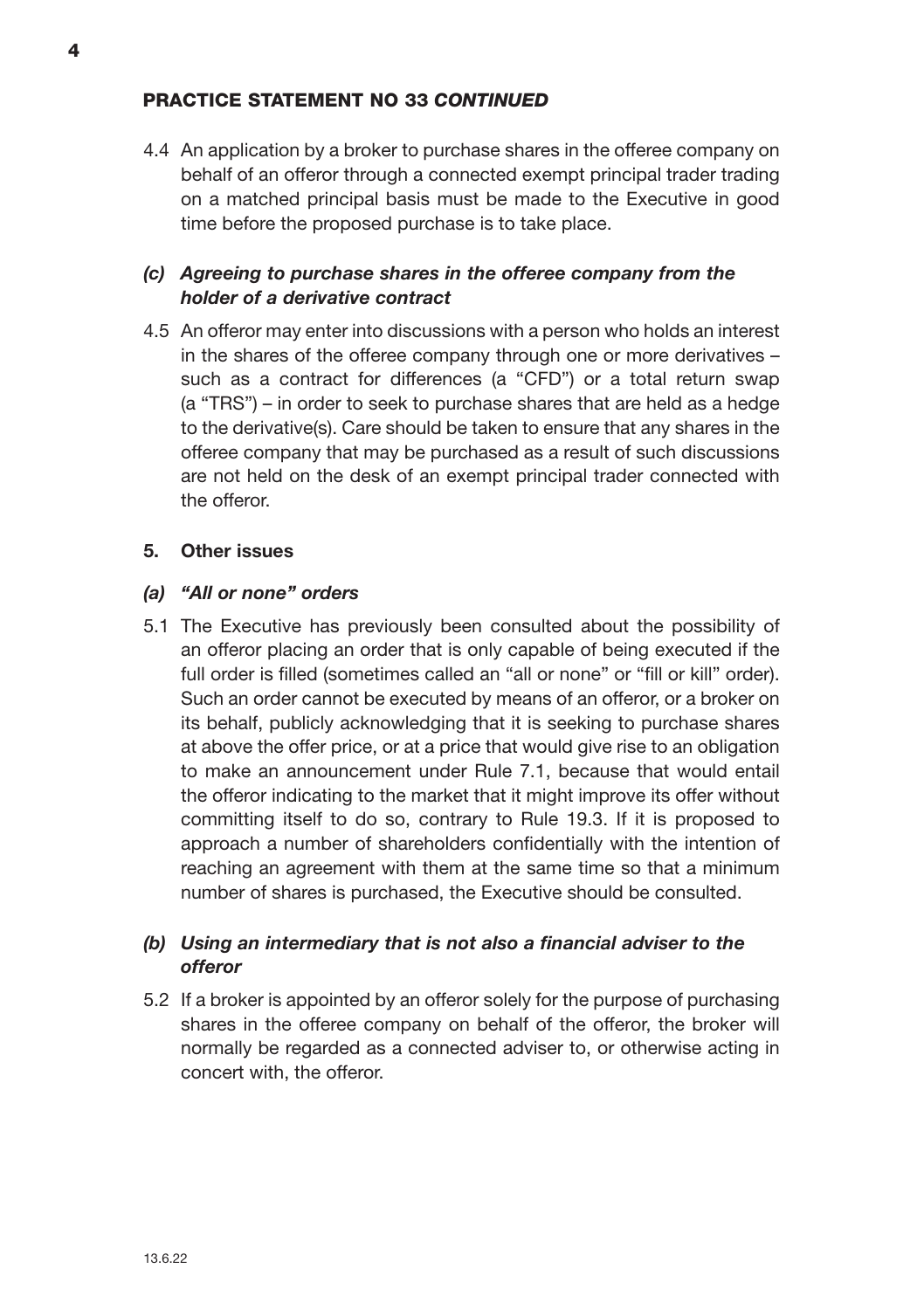#### *(c) Using derivative contracts to finance an acquisition*

5.3 If it is intended that an offeror will use CFDs, TRSs or other derivatives to acquire an interest in the shares of the offeree company during the offer period, the Executive should be consulted in good time before the proposed transaction.

#### *(d) Protection of retail shareholders*

- 5.4 Rule 20.6 provides that, except with the consent of the Panel, campaigns in which shareholders are contacted by telephone may be conducted only by staff of the financial adviser to an offeror who have a thorough understanding of the requirements of, and their responsibilities under, the Code. Shareholders must not be put under pressure to take action, or not to take action, in connection with an offer and must be encouraged to consult their professional advisers.
- 5.5 The Executive would not normally seek to apply Rule 20.6 to a broker acting for an offeror contacting any person that is:
	- (a) authorised by the Financial Conduct Authority (or an equivalent regulator in another jurisdiction) and:
		- (i) is a fund manager or asset manager; or
		- (ii) provides advisory or asset management services to a shareholder in the offeree company; or
	- (b) otherwise classified by the broker as an eligible counterparty or a professional client.
- 5.6 If sales of shares are to be solicited directly from private individuals or small companies, the Executive expects the (financial adviser or) broker to be able to explain to it the systems put in place to ensure that any contact will comply with Rule 20.6.

#### *(e) Consortium offers*

5.7 Under Note 2 on Rules 4.1 and 4.2, if an offer is to be made by a consortium, or by a company formed by members of a consortium, the Panel must be consulted before any purchases of shares in the offeree company are made by members of the consortium. It will not normally be acceptable for consortium members to purchase shares unless, for example, appropriate arrangements are made to ensure the purchases are proportionate to members' interests in the consortium or there is an arrangement which gives no profit to the party making the purchase.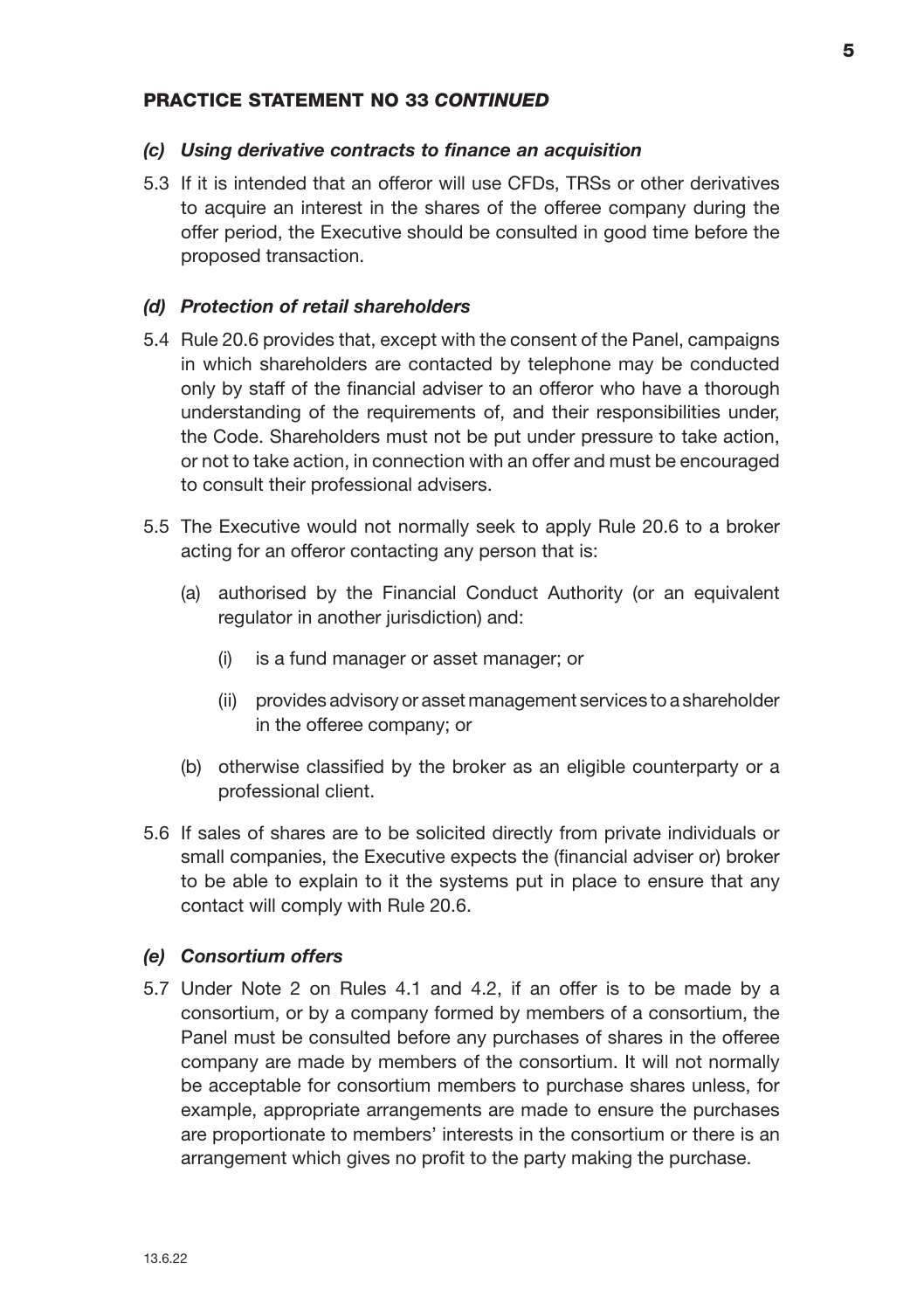5.8 If the offeror is a consortium, and the shares are not being purchased by a company that has been formed for the purpose of making the offer and funded proportionately by the consortium members, the Executive expects to be consulted in good time so that it is able to review the arrangements put in place to comply with Note 2 on Rules 4.1 and 4.2.

#### *(f) Purchasing shares to satisfy the acceptance condition*

- 5.9 Under Note 5(a) on Rule 10.1, an offeror may only count a purchase of shares towards satisfaction of the acceptance condition where it (or its nominee) is the registered holder of the shares. Therefore, if uncertificated shares are purchased by an offeror on standard T+2 settlement terms, the shares will only be capable of being counted towards satisfaction of the acceptance condition two business days after the date of the dealing.
- 5.10 All purchases of shares by an offeror during an offer period must be disclosed under Rule 8.1 by no later than 12 noon on the business day following the date of the dealing. A person making a disclosure under Rule 8 is not required to include details of the settlement terms of the dealing. It is therefore possible that an offeror may have an obligation to make a disclosure under Rule 8 that shows that it is interested in shares carrying more than 50% of the voting rights in the offeree company before the offer becomes unconditional.
- 5.11 In order to ensure compliance with General Principle 4, the Executive expects an offeror to make a separate announcement when, before an offer is unconditional, it purchases sufficient shares that the acceptance condition will be satisfied upon settlement of all purchases made on its behalf, provided that such settlement will take place prior to the unconditional date. This announcement should contain details of all such purchases that have not settled at the time of the announcement, including their contractual settlement date. The Executive should be consulted before the announcement is published.

#### *(g) Disclosure to the Executive*

- 5.12 If an offeror purchases shares in the offeree company, the Market Surveillance Unit at the Executive should be provided with a spreadsheet at the end of each trading day containing details of:
	- (a) the seller of the shares;
	- (b) the number of shares purchased; and
	- (c) the price paid to the seller.